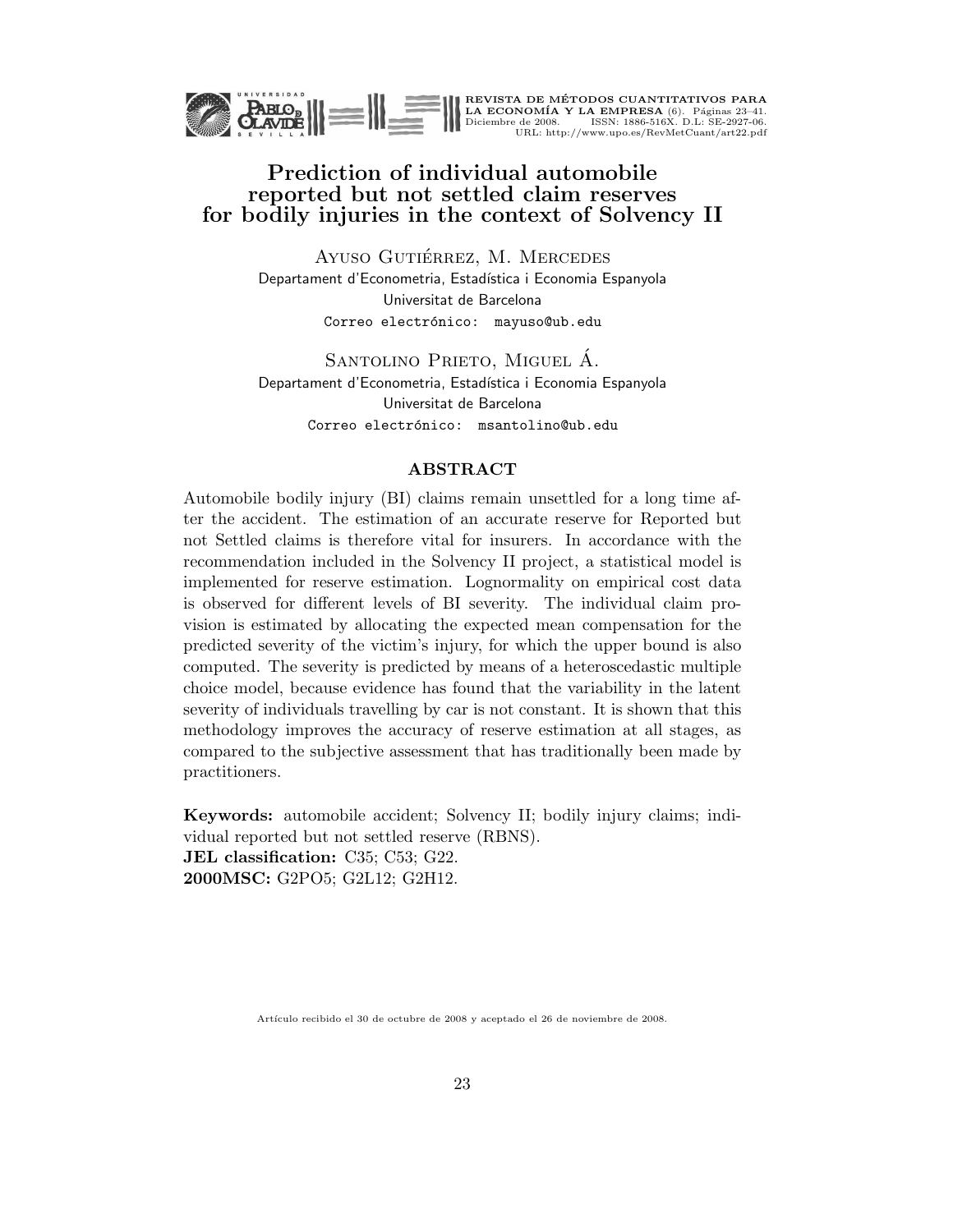### Predicción de las reservas individuales para siniestros del automóvil con daños corporales pendientes de liquidación en el contexto de Solvencia II

#### RESUMEN

Los siniestros del automóvil con daños corporales suelen permanecer sin liquidar durante largos periodos después del accidente. Una adecuada estimación por siniestros comunicados pero no liquidados es por tanto de vital importancia para los aseguradores. Siguiendo las recomendaciones incluidas en el proyecto de Solvencia II, se implementa un método estadístico para la estimación de la reserva. En concreto, se observa que el coste de compensaci´on se distribuye lognormalmente para diferentes niveles de gravedad del daño corporal. La provisión individual del siniestro la estimamos asignando el valor esperado de compensación media según la gravedad predicha de la lesión de la víctima, para la cual también se calcula el límite superior. La gravedad la predecimos mediante un modelo heterocedástico de elección múltiple, porque hallamos evidencias de que la variabilidad en la gravedad latente no es constante para los individuos que viajaban en un turismo. Se demuestra que la metodología propuesta mejora la precisión en la estimación de las reservas en todas las etapas, en comparación con la valoración subjetiva que ha sido tradicionalmente hecha por los peritos de la compañía.

Palabras clave: accidente de automóvil; Solvencia II; siniestros con daños corporales; reserva individual para siniestros pendientes de liquidación. Clasificación JEL: C35; C53; G22. 2000MSC: G2PO5; G2L12; G2H12.

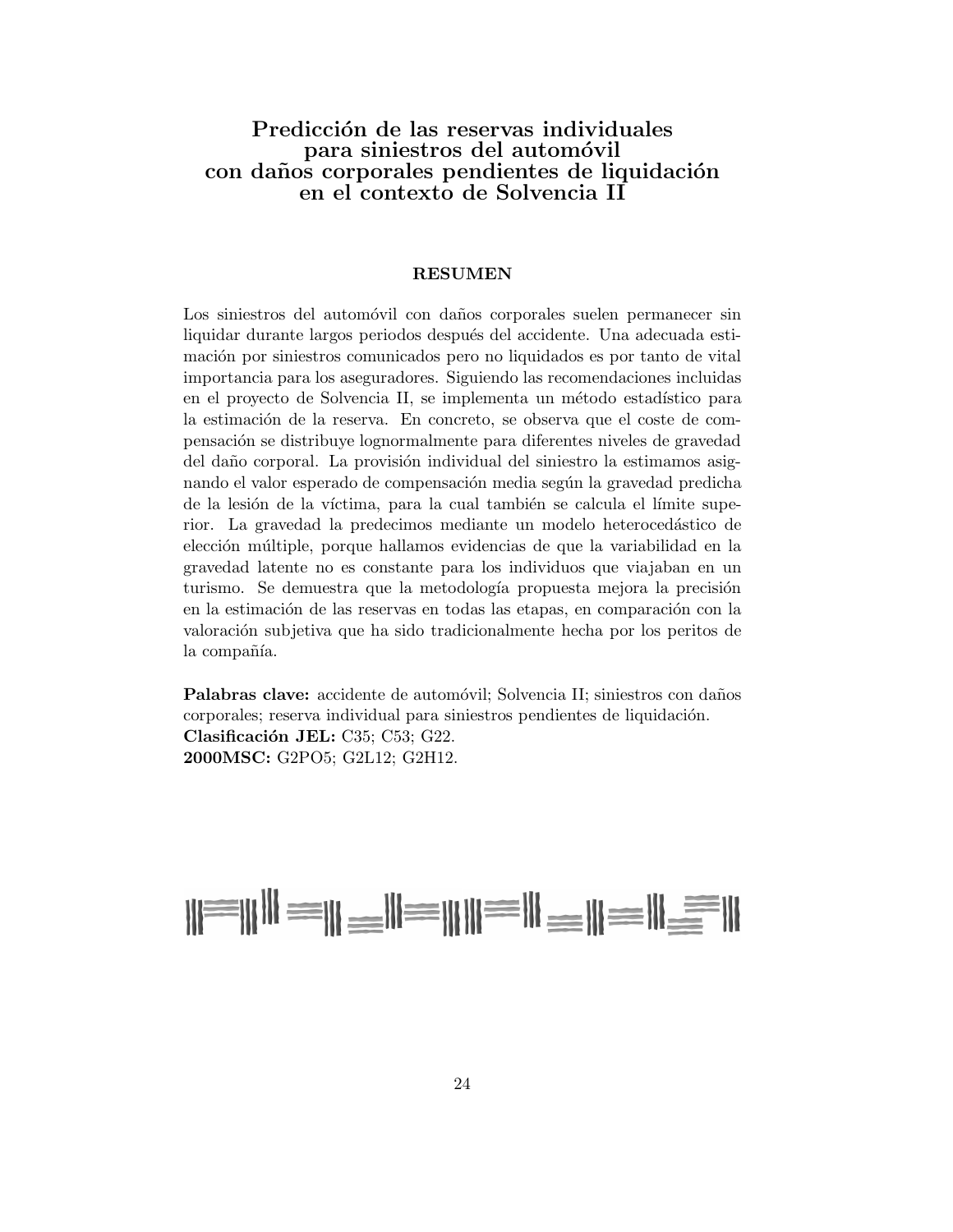### **1. Introduction**

Although the number of traffic accidents is declining in many developed countries, in most of them compensation payments to bodily injury (BI) victims are increasing (rising medical expenses, *judicial* inflation and so on). In the Spanish market, from which we have taken the sample used below, the compensation cost for seriously injured victims increased between 2001 and 2005 by an average of 10% annually (SCOR, 2006). Automobile liability insurance is compulsory in Spain. Therefore, BI victims involved in a motor accident have to be compensated by the insurer of the responsible driver. Indeed, the compensation of BI victims represents approximately 60% of the claim costs faced by Spanish motor insurers.

Motor accidents with BI victims involved are usually reported to the insurer shortly after they occur. Nevertheless, claims may remain unsettled for several fiscal years before victims are indemnified. That is why, firstly, the victim must be fully recovered and, subsequently, the compensation amount must be either agreed upon between the parties or set by judicial order. Therefore, insurance companies need accurate methods to calculate the necessary capital funds (reserves) to cover outstanding BI claims liabilities. In particular, they should pay special attention to the provision for Reported but not Settled claims, known as the RBNS reserve.

The actuarial literature has mainly focused on aggregate reserving techniques. Most statistical methods have been developed to compute the reserve for Incurred but not Reported claims (IBNR reserve), and therefore they do not consider the specific characteristics of each victim and accident in the estimation (for a thorough review see England and Verrall, 2002; 2006). Statistical methods based on individual information have projected compensation payments according to the victim information available in the accident year (Norberg, 1993; 1999; Haastrup and Arjas, 1996; Antonio *et al*., 2006; Roholte Larsen, 2007). Thus, these techniques did not consider any variations in victim information during the claim processing, and the effects of these fluctuations on the reserves estimation.

In current practice, most motor insurance companies calculate compensation liabilities for reported BI claims on a case-by-case basis. Indeed, insurance adjusters assess compensation payments based on the claims information available, especially their own medical reports. In the Solvency II framework the individual evaluation of claims compensation payments is indicated as a permitted technique for reserving purposes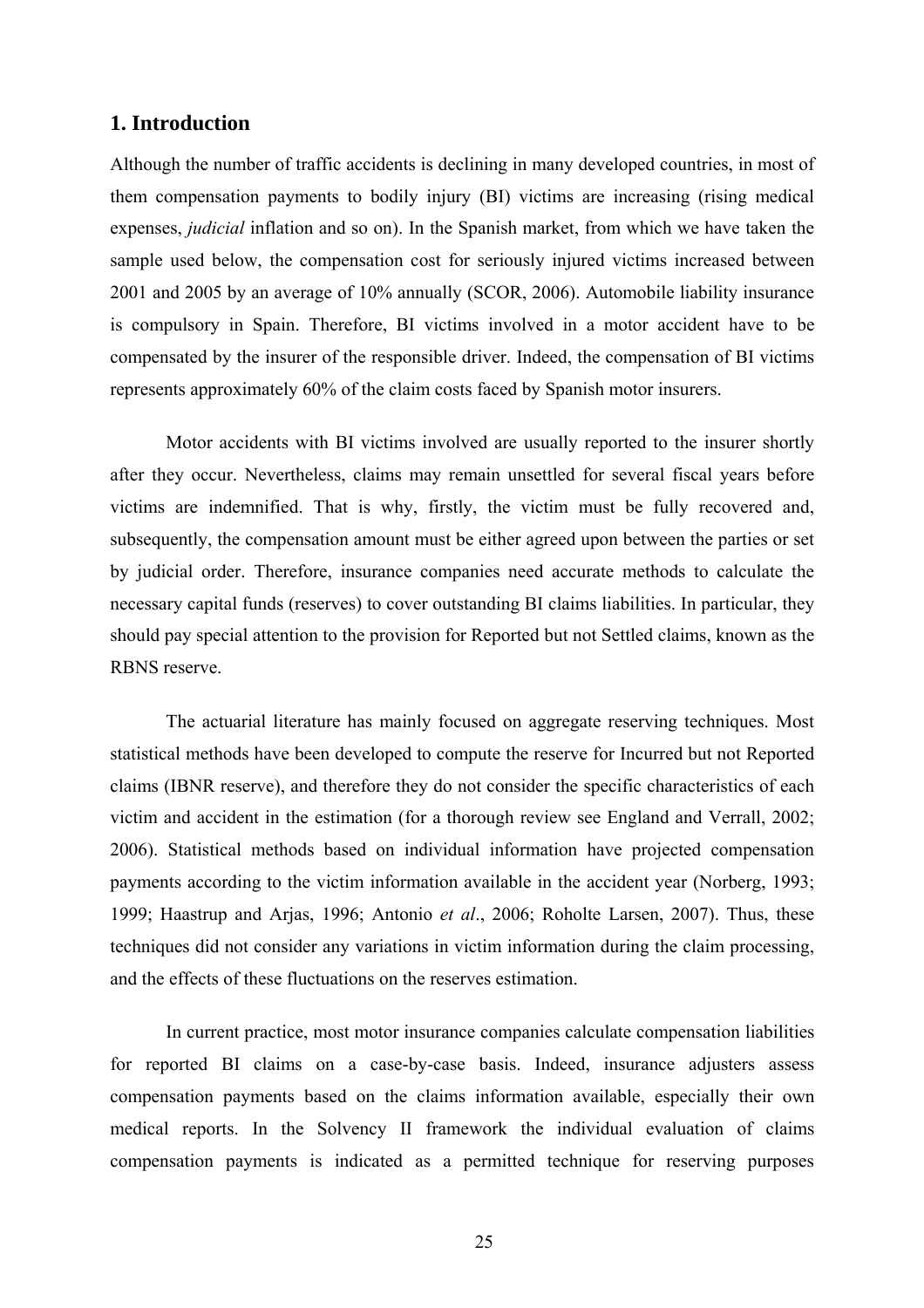(CEIOPS, 2007). However, the European Committee in charge of the project notes that this valuation technique may be rather subjective. Thus, the Committee recommends applying statistical actuarial methods in order to estimate the RBNS reserve. In fact, Ayuso and Santolino (2007) presented an empirical application where a statistical model underestimated the final cost by 7%, whereas expert assessment was underestimating by 17%.

This paper presents a more general model than Ayuso and Santolino (2007) and discusses details about estimating individual RBNS claim reserves which take into account the compensation cost distribution for different levels of claim severity. The individual provision can be estimated at successive stages during the claim handling process. Our objective is to offer a statistical modelling framework that allows the insurer to calibrate the provision amount for the victim's compensation in response to variations of the expected BI severity of the victim (i.e. immediately after new information about his/her recovery status is available). Furthermore, since distributional assumptions about compensation payments are taken into account, the suggested approach can be used by the company to predict the upper bound reserve amount at the appropriate confidence level. The suggested methodology is applied to the usual stages of claim processing. At each stage, we compare the accuracy of the provision obtained by the proposed methodology with the direct assessment obtained by the insurer, based on internal medical reports.

Several authors have used ordered multiple choice models for the severity of motor accidents (Kockelman and Kweon, 2002; Abdel-Aty, 2003; Lee and Abdel-Aty, 2005; Zajac and Ivan, 2003; Austin and Faigin, 2003; Karlaftis *et al.*, 2003). They all assumed a constant variance in the random term for all individual claims. However, we found evidence that such an assumption seems to be restrictive and may be unrealistic in the case of casualties resulting from accidents involving different types of vehicles. Our model is more general because the severity of the victim's injury is predicted by means of a heteroscedastic ordered multiple choice model  $(HOMC)^1$ .

 $\overline{a}$ 

<sup>&</sup>lt;sup>1</sup> An interesting development of HOMC models was proposed by O'Donell and Connor (1996), who suggested that the victim's age, the speed, and the time of the accident were predictors of the error variance. More recently, Wang and Kockelman (2005) parameterized the error term variance as a function of vehicle type and vehicle weight. In our case, the error term variance is parameterized according to the victim's vehicle type.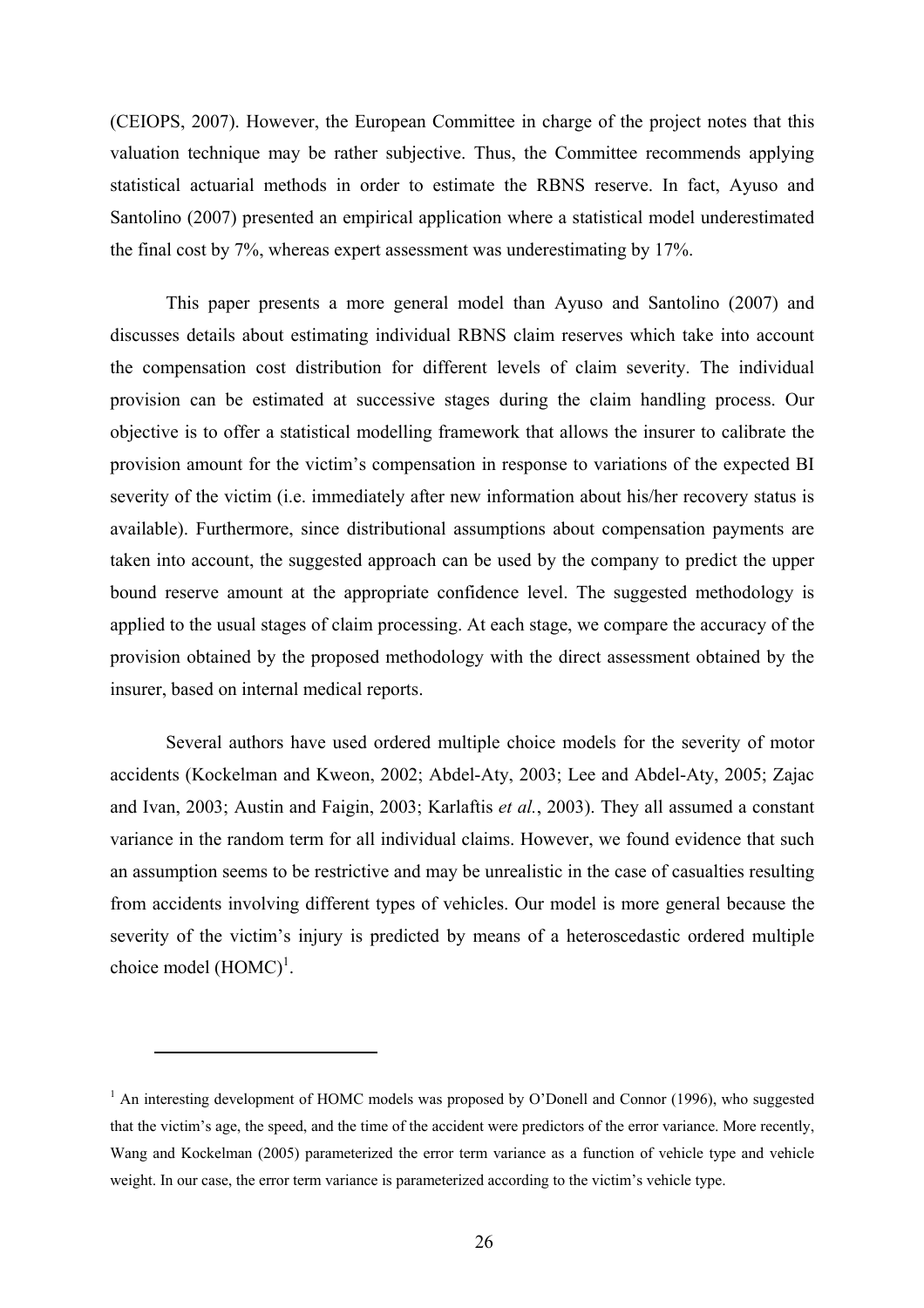In the next section we describe the database used in the empirical analysis, with special attention being paid to the BI compensation cost distribution. Subsequently, the provision for reported BI claims is estimated at each stage of claim processing, and compared with those directly calculated by the insurer. We demonstrate that the proposed methodology can help the insurance company to obtain a more accurate reserve for covering future compensation payments of motor BI victims. The main findings are summarized in the last section.

# **2. Motor BI claims database**

 $\overline{a}$ 

The dataset contains information from 197 non-fatal victims with BI damages involved in traffic accidents. The database was provided by a Spanish insurer who was legally responsible for the compensation payment. The compensation amount for all the victims was established by judicial order for the years 2001 to 2003 because the insurer and the claimant did not reach a prior agreement. Ayuso and Santolino (2007) used this data to model severity with a classical ordered logit model.

The dependent variable of the HOMC regression model is related to the BI severity of the victim. It has three categories: *Recovery Days*, *Non-severe Injury* and *Severe Injury*. These categories are defined according to the severity of injury assigned to sequelae<sup>2</sup> by the judicial verdict. The category *Recovery Days* represents casualties without sequelae. *Non-severe Injury* means casualties with fewer than 15 points for sequelae, while *Severe Injury* refers to victims with 15 or more points. The HOMC regression model has been estimated by using  $SPSS v 14.0$ 

The claim provision for each victim depends on the empirical compensation cost distribution and the severity of the injury. Outstanding BI claims are reserved by allocating the expected mean compensation cost of the forecasted level of BI severity. In Figure 1 the normal Q-Q plot and the Kolmogorov-Smirnov (K-S) test for the compensation cost distribution (in original and logarithmic scale) are presented per severity category.

 $2<sup>2</sup>$  Note that sequela is defined as the definitive reduction of a person's physical or mental potential as a result of an accident. The injury severity of a sequela is measured according to a score interval. The definition and score interval of each sequela must agree with those stipulated in the Spanish disability scoring system (LOSSP 30/95). The aggregated score for sequelae ranges from 0 to 100.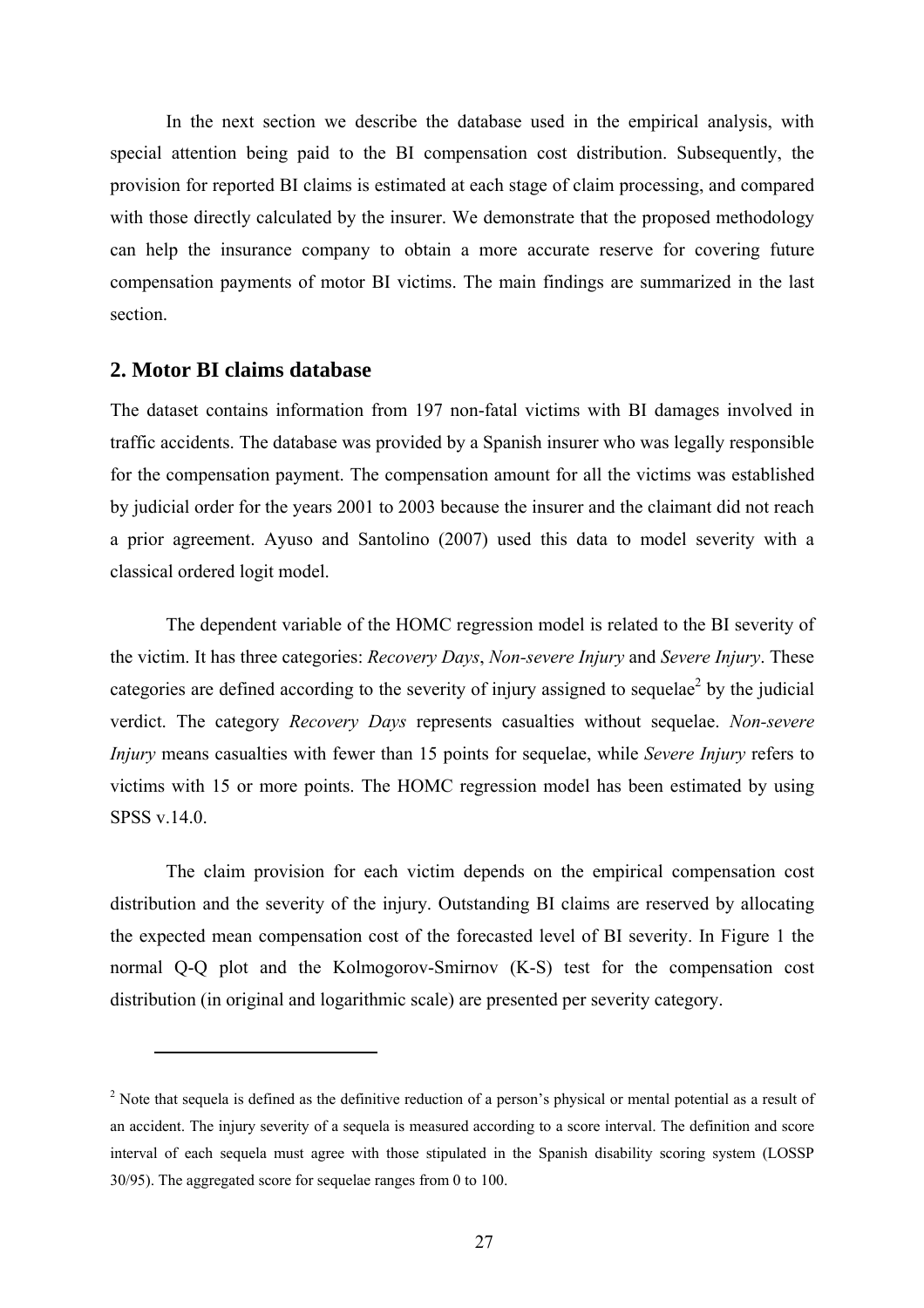



Note that the null hypothesis of lognormality cannot be rejected for any category of BI severity. In contrast, there is evidence that normality of compensations cannot be accepted for observations classified as *Non-severe Injury*. The same outcome is obtained when the K-S test and the Q-Q plot of the observed compensation cost distribution are carried out for the whole sample. Consequently, we assume that compensation cost data are lognormally distributed. Predictions on the original scale are obtained with the well-known characteristics of the lognormal distribution, i.e. if  $ln(y) \sim N(\mu, \sigma^2)$  then  $E[y] = e^{\mu+0.5\sigma^2}$  and  $Var[y] = e^{2\mu + \sigma^2} (e^{\sigma^2} - 1).$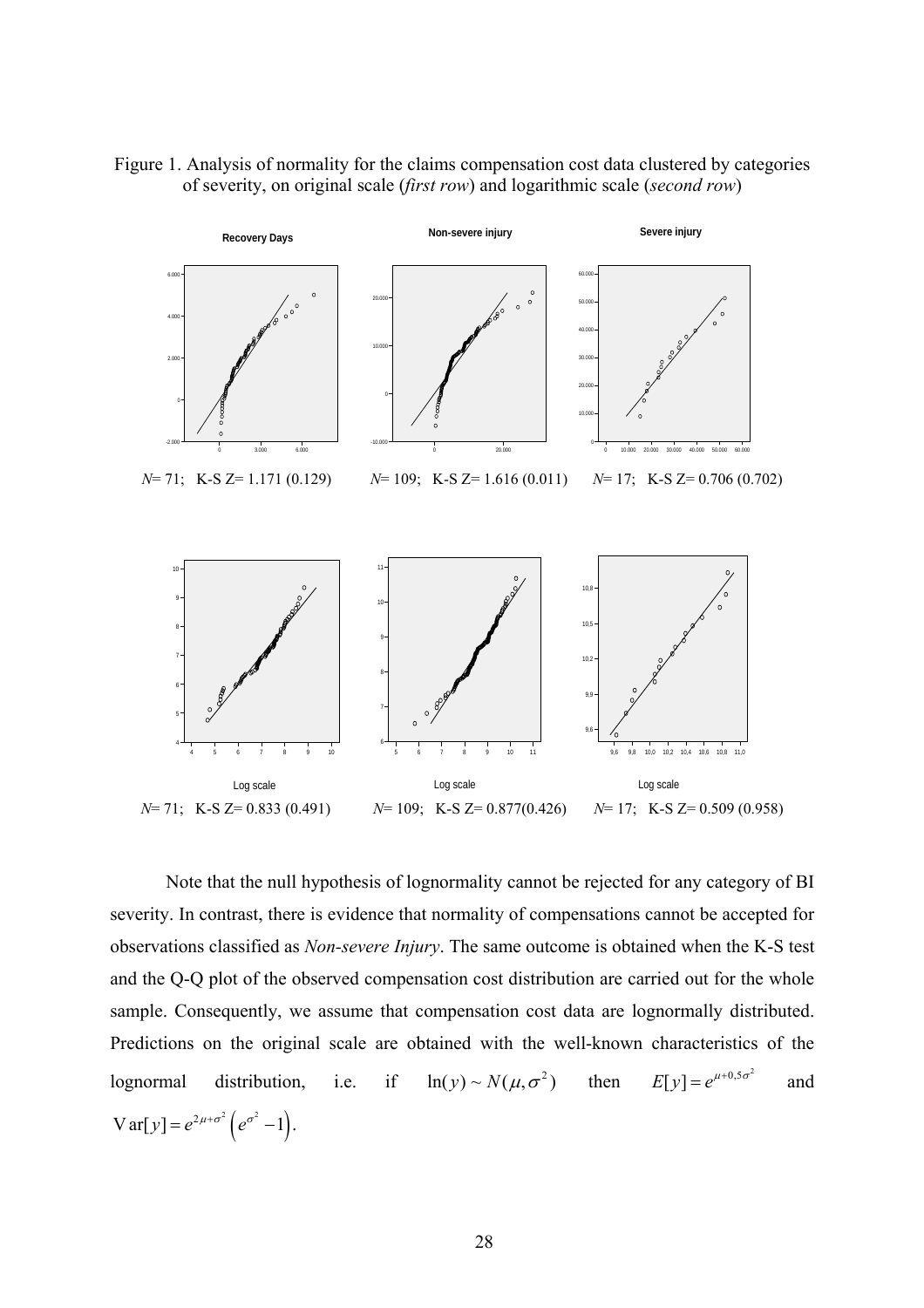Descriptive statistics of the compensation cost data for each category of BI severity are presented in Table 1.

|                   | <b>Estimated mean</b>            | <b>Standard</b>          | Expected mean                         | <b>Standard</b>               |
|-------------------|----------------------------------|--------------------------|---------------------------------------|-------------------------------|
|                   | compensation cost<br>(log scale) | deviation<br>(log scale) | compensation cost<br>(original scale) | deviation<br>(original scale) |
| Recovery Days     | 7.110                            | 0.953                    | 1927.74                               | 2345.143                      |
| Non-Severe Injury | 8.620                            | 0.808                    | 7680.44                               | 7371.380                      |
| Severe Injury     | 10.273                           | 0.403                    | 31388.74                              | 13195.383                     |
| Total             | 8.219                            | 1.264                    | 8249.01                               | 16387.109                     |

Table 1. Descriptive statistics of the compensation cost variable (in euros)

Regression variables and descriptive statistics for the total sample are presented in Table 2. Explanatory variables refer to attributes of the victim such as age and gender, characteristics of the accident, and medical information collected during the recovery period<sup>3</sup>. Regarding the accident characteristics, we include as regressors the year that the accident took place, the victim's vehicle type (i.e. if it was a car or another type) and if the casualty was a passenger (not the driver) of the damaged vehicle.

With respect to medical information, we consider the number of sequelae and recovery days<sup>4</sup> stated by the insurer's medical expert at the first and last examination, and we also incorporate a dichotomous variable which indicates whether the forensic doctor examined the victim and considered that the accident had not caused any sequelae. Under Spanish law the forensic report is compulsory only if the lawsuit follows a penal but not a civil procedure. A control variable (*foren*) was included in the model to prevent civil lawsuits from being treated as missing values in our dataset.

 $\overline{a}$ 

 $3$  Note that here fewer variables than Ayuso and Santolino (2007) have been used. In addition, a new regression including information from the forensic report has been estimated. Variables did not improve the explanatory capacity of the model were excluded.

<sup>&</sup>lt;sup>4</sup> A distinction is made between recovery days with and without disability for working.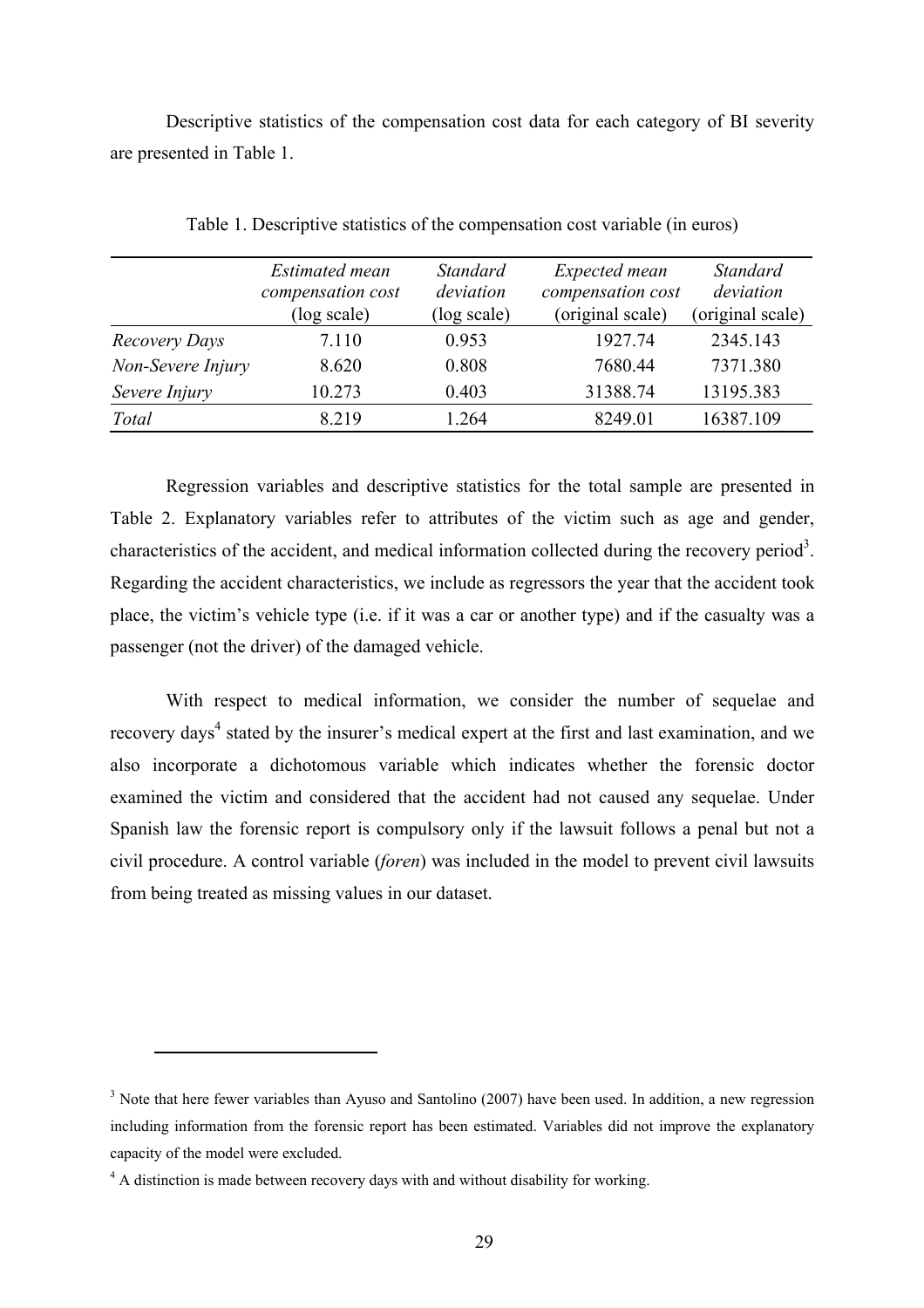|           |                                                                                               | Mean   | Standard<br>Deviation |
|-----------|-----------------------------------------------------------------------------------------------|--------|-----------------------|
| logcom    | Compensation amount (on logarithmic scale) awarded by verdict.                                | 8.219  | 1.264                 |
| year      | Accident year (1=1994; 2=1995; ; 10=2003).                                                    | 6.975  | 1.430                 |
| year2     | Accident year (squared).                                                                      | 50.680 | 17.151                |
| car       | 1 if the victim's vehicle is a car; 0=otherwise (e.g. motorbike,<br>pedestrians).             | 0.650  | 0.478                 |
| age       | Victim's age (1 if age 0 to 9; 2 if 10 to 19; and so forth).                                  | 3.930  | 1.606                 |
| gender    | 1 if male; 0=otherwise.                                                                       | 0.497  | 0.501                 |
| passen    | 1 if the victim is passenger of the insured vehicle; 0=otherwise.                             | 0.091  | 0.289                 |
| seq       | Number of sequelae (permanent injuries) expected in first medical report.                     | 1.092  | 1.340                 |
| rdd       | Number of recovery days with disability for working expected in first<br>medical report.      | 53.563 | 53.971                |
| rdnd      | Number of recovery days without disability for working expected in first<br>medical report.   | 29.109 | 45.472                |
| same      | 1 if last medical report is the same as the first one; 0=otherwise.                           | 0.316  | 0.467                 |
| seq last  | Number of sequelae (permanent injuries) stated in last medical report.                        | 1.114  | 1.655                 |
| varseq    | Sequelae number variation across reports (last minus first).                                  | 0.009  | 0.917                 |
| rdd_last  | Number of recovery days with disability for working stated in last<br>medical report.         | 53.131 | 63.027                |
| varrdd    | Variation in the number of recovery days unable to work across reports<br>(last minus first). | 2.079  | 37.601                |
| rdnd last | Number of recovery days without disability for working stated in last<br>medical report.      | 37.596 | 59.699                |
| foren     | 1 if forensic doctor states the victim has no sequelae; 0 otherwise.                          | 0.342  | 0.477                 |

Table 2. Explanatory variables and descriptive statistics

N=197 (71 victims classified as *Recovery Days*; 109 victims as *Non-severe Injury*; 17 victims as *Severe Injury*).

#### **3. Estimated reserves for reported but not settled BI claims**

In this section we deal with the estimation of claims reserves according to the information about the BI victim available to the insurer at different moments of the claim handling process. These are: i) a first reserve estimation carried out at the time the accident is reported to the insurance company; ii) a second estimation when the company has the initial medical evaluation of BI damages; iii) a third when the victim is fully recovered; and iv) a fourth estimation that is computed when the company has the forensic report. Each outstanding BI claim is reserved by allocating the expected mean compensation cost of the severity level predicted by a heteroscedastic ordered multiple choice model. Finally, the aggregated reserve at each stage of the claim handling process is computed as the sum of individual provisions.

An overview of the heteroscedastic ordered logit model specification and the interpretation of results can be found in Appendix 1.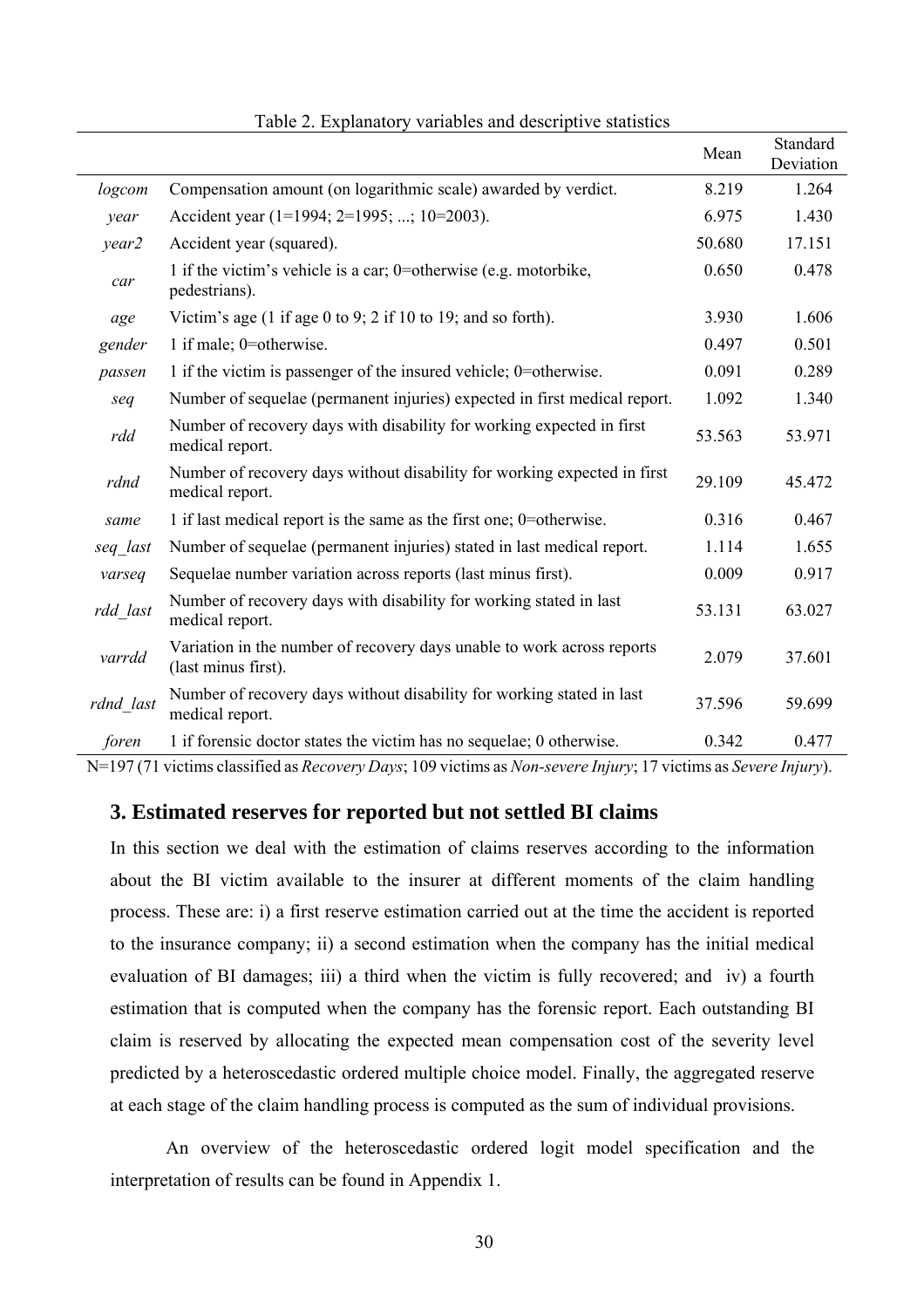#### **3.1 Reserve estimation when claims are reported**

The initial reserve estimation is based on the information available when claims are reported to the insurer. Thereby, we allocate to each observation the expected mean compensation cost of the severity level predicted by the first HOMC model (Table A.1, Stage 1). A comparison with the total amount which was awarded by judges is presented in Table 3. The first row of Table 3 shows the number of victims according to the BI severity awarded in the judicial verdict. The sum of observed compensations awarded to these victims is reported in second row. The aggregated reserve for outstanding claims is estimated for each category of BI severity  $(5<sup>th</sup> row)$ , which is obtained by multiplying the empirical mean compensation cost of each severity category  $3<sup>rd</sup>$  row and also Table 1) by the predicted frequency of victims derived from the HOMC model  $(4<sup>th</sup> row)$ . The sixth and seventh rows of Table 3 present the percentage of observed compensations covered by the estimated reserve and by the upperbound estimate of the reserve for a 95% confidence level. The same design is followed for the tables in the next stages.

|                                                                              |               | Level of severity |               |            |  |
|------------------------------------------------------------------------------|---------------|-------------------|---------------|------------|--|
|                                                                              | Recovery Days | Non-Severe Injury | Severe Injury | Total      |  |
| Observed frequency (judge)                                                   | 71            | 109               | 17            | 197        |  |
| Total observed amount awarded<br>by judges (euros)                           | 126693.80     | 799054.14         | 530422.16     | 1456170.10 |  |
| Expected mean compensation (euros)                                           | 1927.74       | 7680.44           | 31388.74      | 8249.01    |  |
| Predicted frequency (HOMC model)                                             | 51            | 146               |               | 197        |  |
| Total provision from the HOMC (euros)                                        | 98314.74      | 1121344.24        | $\theta$      | 1219658.98 |  |
| Total provision from the HOMC /<br>Total observed amount awarded by judges   | 77.60%        | 140.33%           | $0.00\%$      | 83.76%     |  |
| Confidence limit* of the $HOMC$ /<br>Total observed amount awarded by judges | 99.35%        | 158.48%           | $0.00\%$      | 93.32%     |  |

Table 3. Provision derived from the severity level predicted by the HOMC model (victim information available before any medical report)

\* 95% confidence limit.

Note that, at this point, severely injured victims are not correctly predicted by the heteroscedastic ordered logit model. Also, victims without sequelae (classified as *Recovery Days*) are not sufficiently forecasted. Due to these constraints in the prediction of BI severity, the economic resources are concentrated on claims from the second category (*Non-severe Injury*) when the provision is calculated. The overprovision of claims from the intermediate category is not enough to counterbalance the under-provision of claims from the extreme categories. As a result, the total reserve only covers about 84% of the entire compensation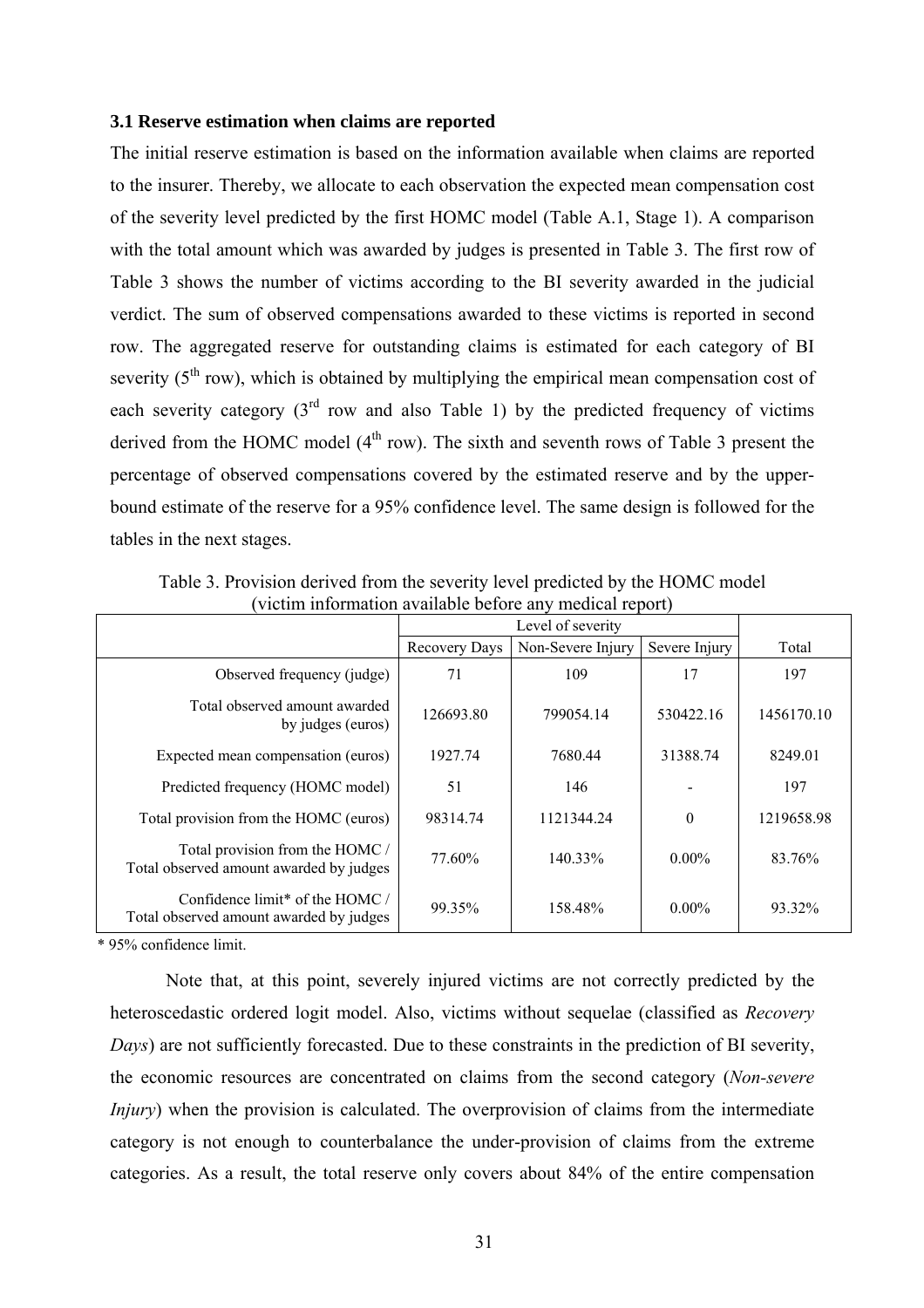amount of outstanding BI claims. Note that this first estimation of reserves has been carried out with very little information about the victims.

#### **3.2 Reserve estimation after the first medical report**

With the first medical report an initial professional assessment of damages is submitted to the insurer. In Table 4 the estimated provision based on the injury severity predicted by the heteroscedastic model (Table A.1, Stage 2) is compared with the provision based on the direct classification of the medical expert. The same criterion of allocating the expected mean cost of the corresponding severity category was applied. Note that the total number of BI victims is now different to that in the previous stage. This is due to the fact that we have taken into account only those victims for whom the first medical report was submitted. As a consequence, the expected mean compensation cost for each level of BI severity, which is directly observed from the sub-sample of BI victims for whom the first medical report was submitted, appears to be slightly different from the one presented for the whole sample (Table 2).

|                                                                                                                  |               |          | Level of severity |           |            |
|------------------------------------------------------------------------------------------------------------------|---------------|----------|-------------------|-----------|------------|
|                                                                                                                  | No injury     | Recovery | Non-Severe        | Severe    |            |
|                                                                                                                  |               | Days     | Injury            | Injury    | Total      |
| Observed frequency (judge)*                                                                                      |               | 40       | 67                | 12        | 119        |
| Total observed amount awarded<br>by judges (euros)                                                               |               | 66314.27 | 554278.55         | 394015.05 | 1014607.87 |
| Expected mean compensation (euros)                                                                               |               | 1766.76  | 8465.21           | 33061.09  | 9699.37    |
| Observed frequency<br>(first medical expert classification)                                                      | $4^{\dagger}$ | 42       | 65                | 8         | 119        |
| Predicted frequency (HOMC model)                                                                                 |               | 39       | 70                | 10        | 119        |
| Total provision from medical report/<br>Total observed amount awarded by judges                                  |               | 111.90%  | 99.27%            | 67.13%    | 87.61%     |
| Total provision from the HOMC/<br>Total observed amount awarded by judges                                        |               | 103.90%  | 106.91%           | 83.91%    | 97.78%     |
| Confidence limit <sup><math>\dagger\uparrow</math></sup> of the HOMC/<br>Total observed amount awarded by judges |               | 134.53%  | 124.51%           | 101.36%   | 109.71%    |

Table 4. Provision derived from the medical expert's classification *vs.* provision derived from the HOMC model prediction (victim information available after the first medical report)

\* Only victims for whom the first medical report was submitted.

† Medical expert awarded neither recovery days nor sequelae to the victim.

†† 95% confidence limit.

Compensations of severely injured victims were again underprovisioned (Table 4). When the HOMC model was applied, in aggregated terms, the misclassified claims were mainly diverted to the *Non-severe Injury* category. In contrast, following the medical expert's evaluation, the *Recovery Days* claims were primarily overclassified and therefore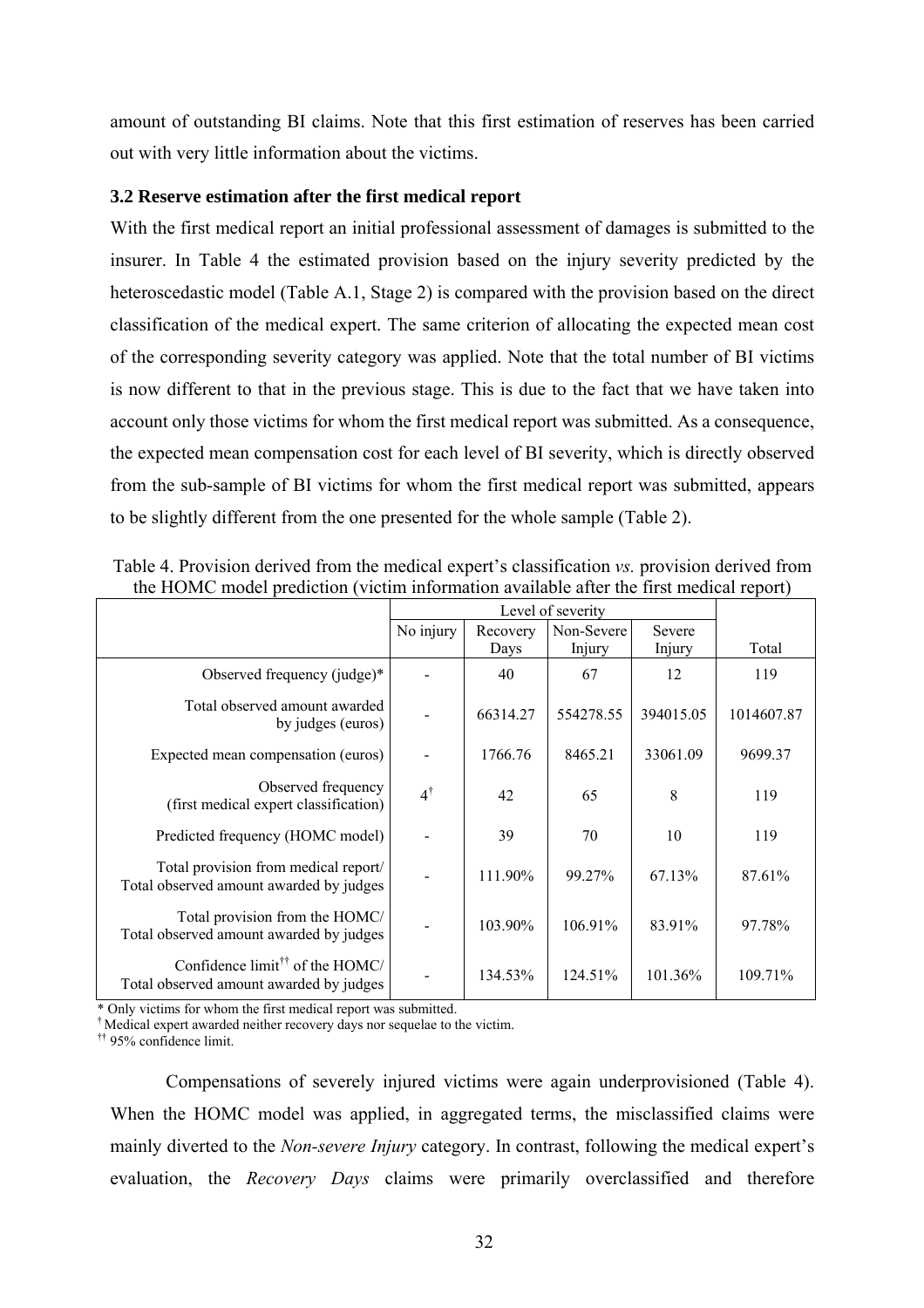overprovisioned. Since the individual provision of a *Non-severe Injury* claim is higher than that of a *Recovery Days* claim, the aggregated provision seems to fit better the proposed methodology. The estimated provision derived from our methodology covered about 98% of the total compensation amount, whereas the provision based on the medical expert's classification covered only 88% of that amount.

### **3.3 Reserve estimation after the last medical report**

At this stage the insurer has the last medical report indicating that the victim has fully recovered. Consequently, the sub-sample is composed of victims for whom the insurance company had the first and last medical reports. Thus, as in the previous stage, the expected mean compensations for each severity level have changed (Table 5, third row). The estimated provision according to HOMC predictions (Table A.1, Stage 3) and that directly derived from the medical expert's classification are presented in Table 5. Note that in contrast to the medical expert's classification the number of victims predicted by the HOMC model at each level of BI severity is now closer to the judge's evaluation. It should be emphasized that the estimated reserve is again close to meeting future compensations, with the point and upperbound estimates covering 95% and 107% of the empirical compensation payments, respectively.

|                                                                                        |               | Level of severity |            |           |           |  |  |
|----------------------------------------------------------------------------------------|---------------|-------------------|------------|-----------|-----------|--|--|
|                                                                                        | No injury     | Recovery          | Non-Severe | Severe    |           |  |  |
|                                                                                        |               | Days              | Injury     | Injury    | Total     |  |  |
| Observed frequency (judge)*                                                            |               | 40                | 63         | 11        | 114       |  |  |
| Total observed amount awarded<br>by judges (euros)                                     |               | 66314.27          | 493812.97  | 364884.22 | 925011.46 |  |  |
| Expected mean compensation (euros)                                                     |               | 1766.76           | 7980.54    | 33476.80  | 9045.22   |  |  |
| Observed frequency<br>(last medical expert classification)                             | $4^{\dagger}$ | 50                | 50         | 10        | 114       |  |  |
| Predicted frequency (HOMC model)                                                       |               | 42                | 63         | 9         | 114       |  |  |
| Total provision from medical report/<br>Total observed amount awarded by judges        |               | 133.21%           | 80.80%     | 91.75%    | 88.88%    |  |  |
| Total provision from the HOMC/<br>Total observed amount awarded by judges              |               | 111.90%           | 101.81%    | 82.57%    | 94.95%    |  |  |
| Confidence limit <sup>††</sup> of the HOMC/<br>Total observed amount awarded by judges |               | 143.68%           | 119.14%    | 101.64%   | 107.09%   |  |  |

Table 5. Provision derived from the medical expert's classification *vs.* provision derived from the HOMC model prediction (victim information available after the last medical report)

\* Only victims for whom the first and last medical reports were submitted.

† Medical expert awarded neither recovery days nor sequelae to the victim.

†† 95% confidence limit.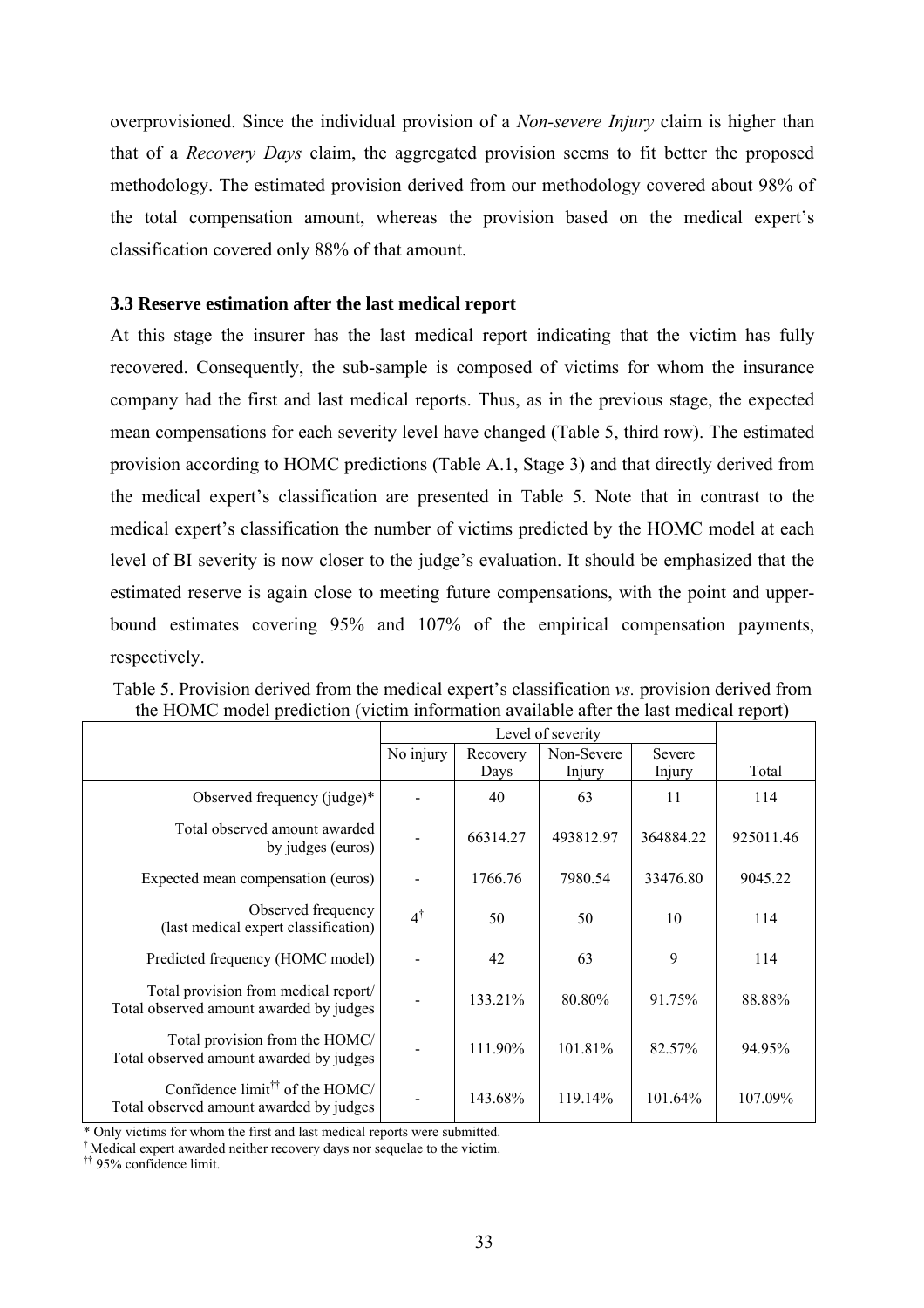#### **3.4 Reserve estimation after forensic report**

Lastly, the reserve was computed when the insurer also had the victim information provided by the forensic report, if one existed. This was the last stage in claim processing before the case was taken to trial. In our analysis the sample size was, at that moment, equal to the sample size used in the previous stage, after the last medical report. Therefore, when estimating the provision the same expected mean compensation costs for the different levels of BI severity were considered (Table 5, third row).

The results are shown in Table 6. According to the classification of severity by the forensic doctor we observed an overprovision for covering the compensations of *Severe Injury* victims. Consequently, the total reserve exceeded the real final compensation amount by more than 26%. In contrast, the proposed methodology provided a more accurate estimation for reserving BI claims. The total provision estimated by means of the HOMC model represented 96% of the total amount.

|                                                                                             |          | Level of severity |               |           |
|---------------------------------------------------------------------------------------------|----------|-------------------|---------------|-----------|
|                                                                                             | Recovery | Non-Severe        |               |           |
|                                                                                             | Days     | Injury            | Severe Injury | Total     |
| Observed frequency (judge)*                                                                 | 40       | 63                | 11            | 114       |
| Total observed amount awarded by judges (euros)                                             | 66314.27 | 493812.97         | 364884.22     | 925011.46 |
| Expected mean compensation (euros)                                                          | 1766.76  | 7980.54           | 33476.80      | 9045.22   |
| Observed frequency (forensic classification)                                                | 40       | 54                | 20            | 114       |
| Predicted frequency (HOMC model)                                                            | 40       | 65                | 9             | 114       |
| Total provision from forensic report/<br>Total observed amount awarded by judges            | 106.57%  | 87.27%            | 183.49%       | 126.61%   |
| Total provision from the HOMC/<br>Total observed amount awarded by judges                   | 106.57%% | 105.05%           | 82.57%        | 96.57%    |
| Confidence $\text{limit}^{\dagger}$ of the HOMC/<br>Total observed amount awarded by judges | 137.58%  | 122.65%           | 101.64%       | 108.53%   |

Table 6. Provision derived from the forensic classification<sup>‡</sup> *vs.* provision derived from the HOMC model prediction (available victim information after the forensic report)

**‡** We considered the medical expert's classification (in the last report) for those victims without a forensic report. When the forensic doctor set the sequelae but did not assess them, we considered the mean score of the corresponding interval according to the legislative scale.

\* Only victims for whom the first and last medical reports were submitted.

† 95% confidence limit.

 $\overline{a}$ 

Summarizing, our methodology presents significant advantages over the provision directly derived from medical reports when it comes to computing the claims reserve<sup>5</sup>. First,

 $<sup>5</sup>$  This happens in all stages, not only in the last stage as illustrated in Ayuso and Santolino (2007).</sup>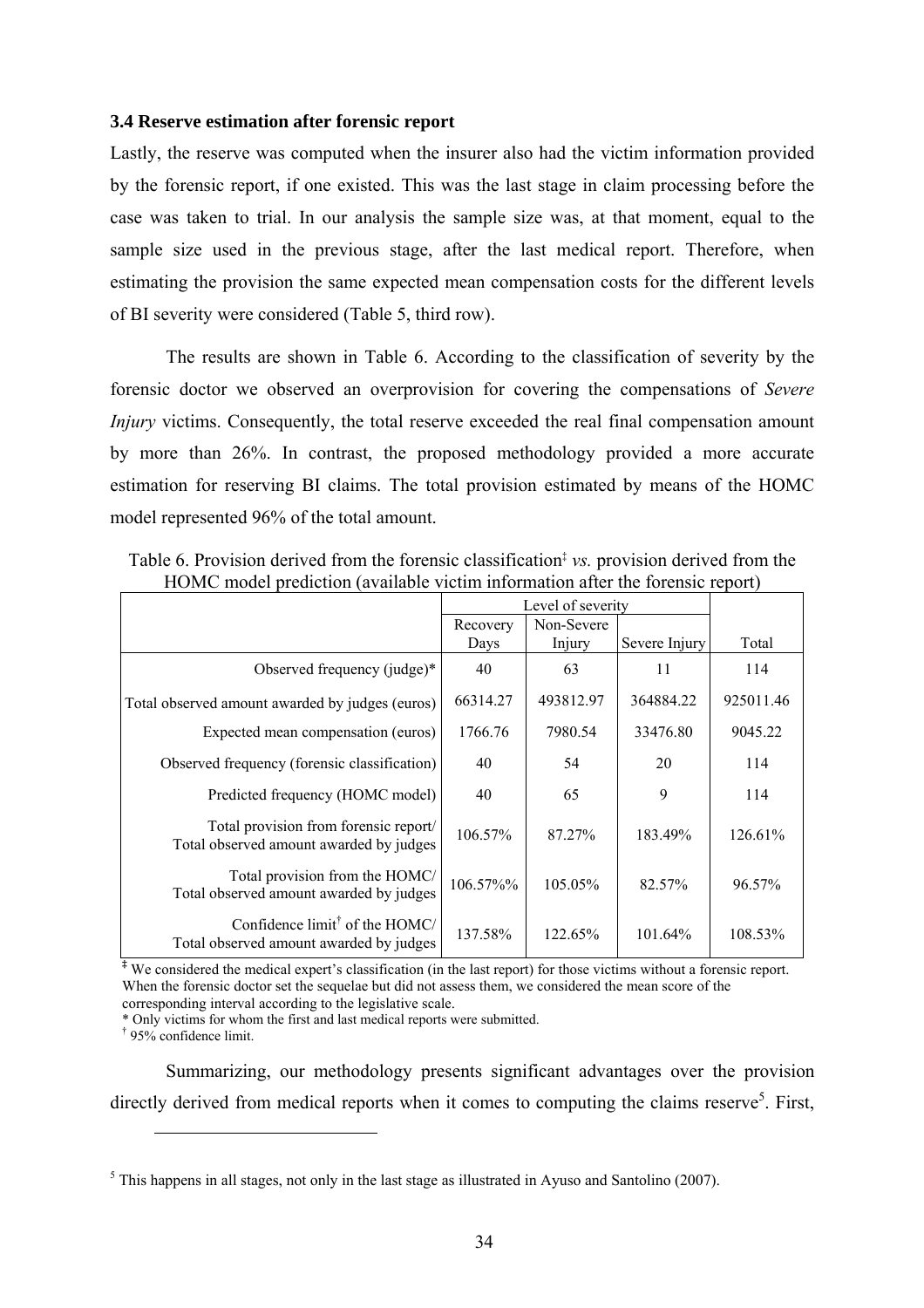an initial reserve estimation based on the severity prediction of the victim's injury may be computed at the time the accident is reported and, therefore, before any medical evaluation is available. For the remaining stages of claims processing, it is shown that our methodology offers a more balanced claims reserve estimation than does the provision derived directly from medical evaluations. In this regard, the reserve based directly on the information collected in internal medical reports covered on average less than 90% of claims payments. However, when the reserve was calculated following the forensic evaluation, claims were more than 26% overprovisioned. In contrast, the reserve estimated by the proposed methodology ranges between 95% and 98% of claims payments for all the stages with medical information.

Before concluding, an example of the individual provision of BI claims is presented. Let us suppose that the insurer wants to estimate the capital required to meet the compensation liabilities of four traffic victims with BI damages. Moreover, the available accident information is not the same for each victim because they refer to different stages of claim processing. Let us suppose that victim A is at stage I (before any medical report), victim B is at stage II (after the first medical report), victim C is at stage III (after the last medical report), and finally, victim D is at the last stage (after the forensic report). The results for this example are reported in Table 7. The allocated individual provision is the expected mean compensation for the corresponding predicted severity of the injured victim, and thus it depends on both the severity level and the claim information stage.

| Victim        | Information<br>stage | Observed<br>Cost (euros) | Predicted<br>severity*               | Individual<br>provision          | Confidence limit<br>$(95%)$ of the claim<br>provision |
|---------------|----------------------|--------------------------|--------------------------------------|----------------------------------|-------------------------------------------------------|
| A             |                      | 19661                    | <b>NSI</b><br>$\left( \cdot \right)$ | 7680.44<br>$(8249.01^{\dagger})$ | 19805.67<br>(35189.50)                                |
| B             | $\overline{2}$       | 553                      | <b>NSI</b><br>(RD)                   | 8465.21<br>(1766.76)             | 20127.42<br>(5018.66)                                 |
| $\mathcal{C}$ | 3                    | 968                      | <b>RD</b><br>(RD)                    | 1766.76<br>(1766.76)             | 5018.66<br>(5018.66)                                  |
| D             | 4                    | 3370                     | <b>NSI</b><br>(NSI)                  | 7980.54<br>(7980.54)             | 18762.41<br>(18762.41)                                |
| Total         |                      | 24552                    |                                      | 25892.95<br>(19763.07)           | 46137.76<br>(49143.15)                                |

Table 7. An example of provisions for four outstanding BI claims according to the HOMC model prediction (in brackets, the insurer classification of BI severity and the obtained provision)

\* RD: Recovery Days; NSI: Non-Severe Injury.

† The estimated mean compensation of all victims is allocated.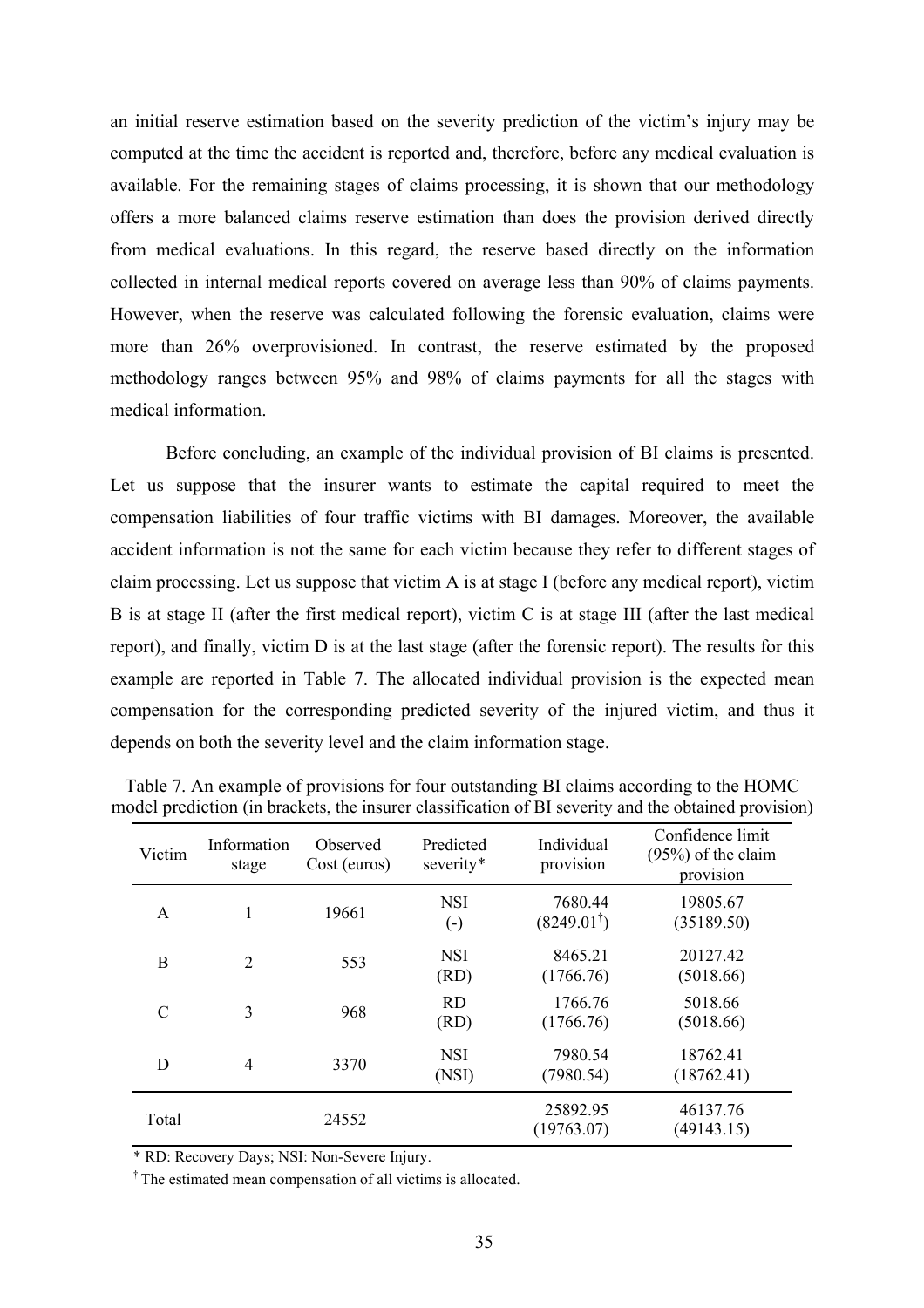When analyzing victim A, we observed a final compensation amount of 19661 euros. When there was no medical information available (stage I) the HOMC model predicted this victim as *Non-severe Injury*, and 7680.44 euros were allocated to reserves. At that moment, if the HOMC prediction was not available, the estimated mean compensation of all victims would be 8249.01 euros. Victim B is at stage II, i.e. right after the insurer received the first internal medical evaluation of BI damages. According to the HOMC model prediction the victim was classified as *Non-severe Injury*, and so 8465.21 euros were allocated. However, since the medical expert considered that the victim did not have sequelae (only *Recovery Days*), the insurer reserved 1766.76 euros. The individual provision for the remaining victims, C and D, was computed in the same fashion.

According to our results, the estimated reserve of these BI claims based on the insurance staff's evaluation was not enough to cover their compensation payments. In contrast, when the reserve was computed by means of the proposed methodology the estimated provision represented 105.5% of the final compensation payments. On the other hand, when the limit of the provision with a confidence level of 95% was computed, we observed that the upper limit of the total provision derived from the medical expert's classification was larger than the one from the model. This was due to the large sample variance of the provision allocated to victim A, which is estimated from the entire compensation cost distribution (Table 1), and proves that the statistical model that takes into account non constant variance performs better than an approach based on expert assessment rather than statistical analysis.

### **4. Conclusions**

The time period from the occurrence of a motor accident to the point at which victims are compensated for BI damages is long. As a consequence, the insurer is faced with calculating reserves for Reported but not Settled claims. With the aim of promoting objective techniques, insurers are encouraged by the Solvency II project to implement statistical actuarial methods for reserve estimation (CEIOPS, 2007). Insurance companies traditionally assess the compensation cost for a known BI claim (not yet paid) according to their own medical reports. Subsequently, they compute the total RBNS reserve as the sum of individual provisions. Unfortunately, there are often substantial differences between the claim compensation assessed by insurance staff and the amount finally awarded by the judicial verdict.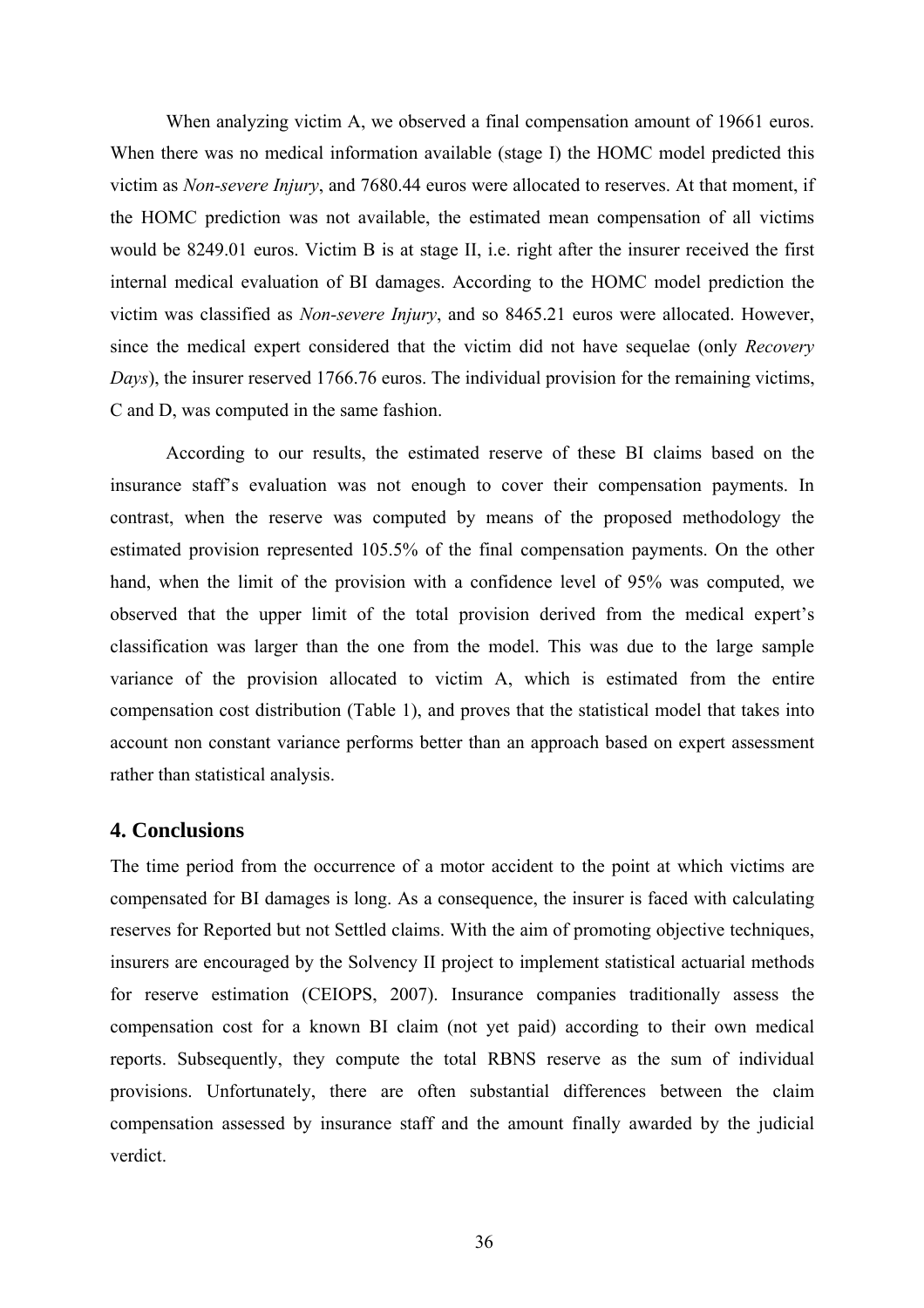In this paper a statistical reserving methodology for outstanding BI claims based on individual data has been presented. Empirical compensation cost data grouped by severity levels of victims' injuries are shown to follow a lognormal distribution function. Each claim is provisioned by allocating the expected mean compensation cost of the predicted BI severity. The upper limit of the reserve with an appropriate confidence level is also estimated. The RBNS reserve is computed at the main stages of the claim handling process. It is shown that the proposed methodology is able to estimate the RBNS reserve for claims with different levels of available information. As compared to reserves based on internal medical reports, our methodology performs better at all stages.

Another feature of this paper is that we apply a heteroscedastic ordered multiple choice model to predict the severity of victims' injuries, showing that individuals travelling by car present different variability in latent severity. This qualitative modelling approach allows us to monitor the probability transition of expected severity of each claim at successive stages of the handling process without making additional assumptions regarding price variations, such as the evolution of the inflation rate, the cost of medical services or wages. In addition, and due to the independence of economic factors, the methodology could be applied to estimate the reserve for BI claims settled in a period other than the period under review, without any substantial changes in the explanatory variables' behaviour being expected. In this regard, only assumptions concerning the evolution of the mean compensation cost per severity level would be required.

#### **Acknowledgements**

The authors are grateful for the valuable suggestions from research affiliates of Risk in Finance and Insurance at the University of Barcelona. We also thank the two anonymous referees for the general and specific comments. This work has received support from the Spanish Ministry of Science and Innovation and FEDER grants SEJ2005-00741/ECON and ECO2008-01223/ECON.

## **References**

ABDEL-ATY, M. (2003) Analysis of Driver Injury Severity Levels at Multiple Locations Using Ordered Probit Models. Journal of Safety Research, 34, 597–603.

ANTONIO, K., BEIRLANT, J., HOEDEMAKERS, T. & VERLAAK, R. (2006) Lognormal Mixed Models for Reported Claim Reserves. North American Actuarial Journal, 10, 30–48.

AUSTIN, R. & FAIGIN, B. (2003) Effect of Vehicle and Crash Factors on Older Occupants. Journal of Safety Research, 34, 441–452.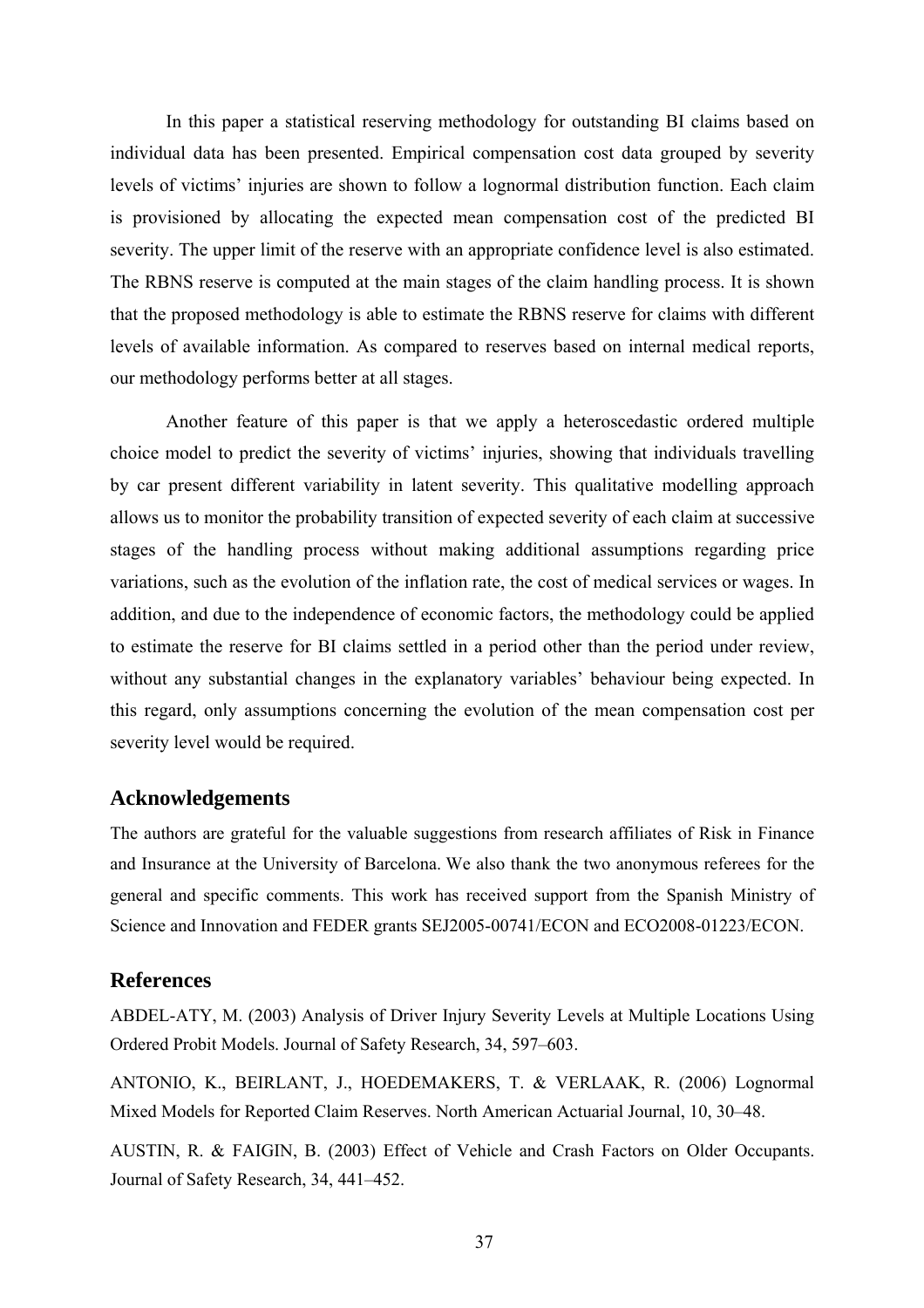AYUSO, M. & SANTOLINO, M. (2007) Predicting Automobile Claims Bodily Injury Severity with Sequential Ordered Logit Models. Insurance: Mathematics and Economics, 4, 71–83.

CEIOPS (2007) QIS 4 Technical Specifications. Committee of European Insurance and Occupational Pensions Supervisors CEIOPS DOC-23/07.

ENGLAND, P. & VERALL, R. (2002) Stochastic Claims Reserving in General Insurance. British Actuarial Journal, 8, 443–544.

ENGLAND, P. & VERALL, R. (2006) Predictive distributions of outstanding liabilities in general insurance. Annals of Actuarial Science, 1, 221–270.

HAASTRUP, S. & ARJAS, E. (1996) Claims Reserving in Continuous Time: a Non-parametric Bayesian Approach. ASTIN Bulletin, 26, 139–164.

KARLAFTIS, M.G., KOTZAMPASSAKIS, I. & KANELLAIDIS, G. (2003) An Empirical Investigation of European Drivers' Self-Assessment. Journal of Safety Research, 34, 207–213.

KOCKELMAN, K. & KWEON, Y. (2002) Driver Injury Severity: An Application of Ordered Probit Models. Accident Analysis & Prevention, 34, 313–321.

LEE, C. & ABDEL-ATY, M. (2005) Comprehensive Analysis of Vehicle-Pedestrian Crashes at Intersections in Florida. Accident Analysis & Prevention, 37, 775–786.

NORBERG, R. (1993) Prediction of Outstanding Liabilities in Non-Life Insurance. ASTIN Bulletin, 23, 95–115.

NORBERG, R. (1999) Prediction of Outstanding Claims II: Model Variations and Extensions. ASTIN Bulletin, 29, 5–25.

O'DONELL, C.J. & CONNOR, D.H. (1996) Predicting the Severity of Motor Vehicle Accident Injuries Using Models of Ordered Multiple Choice. Accident Analysis & Prevention, 28, 739–756.

ROHOLTE LARSEN, C. (2007) An Individual Claims Reserving Model. ASTIN Bulletin, 37, 113–132.

SCOR (2006) Nivel y Evolución del Coste Medio Daño Corporal Grave por Accidentes de Circulación Ocurridos en España. SCOR Global P&C (Spanish document).

WANG, X. & KOCKELMAN, K. (2005) Use of Heteroscedastic Ordered Logit Model to Study Severity of Occupant Injury: Distinguishing the Effects of Vehicle Weight and Type. Transportation Research Record, 1908, 195–204.

ZAJAC, S. & IVAN, J. (2003) Factors Influencing Injury Severity of Motor Vehicle-Crossing Pedestrian Crashes in Rural Connecticut. Accident Analysis & Prevention, 35, 369–379.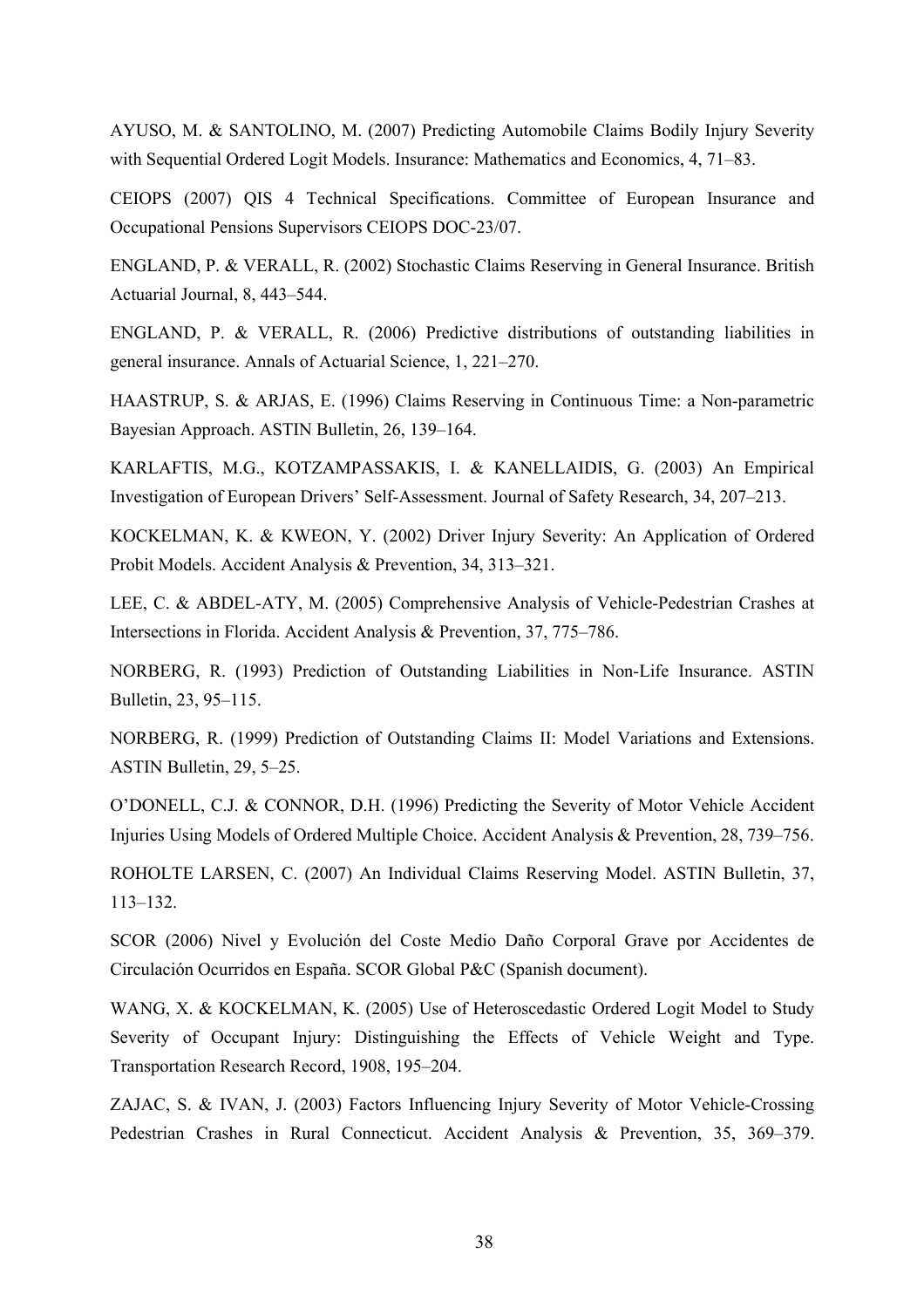### **APPENDIX 1**

#### *The heteroscedastic ordered logit model*

The heteroscedastic ordered logit model is based on a continuous unobserved variable *y*\*, which collects the bodily injury severity, that is modelled by means of a linear regression. The observed variable  $y_i$  is discrete, with *J* ordered response categories. In our case, it consists of three categories: *Recovery Days*, *Non-severe Injury* and *Severe Injury*. The cumulative probability that subject *i* belongs to category *j* or lower ones is,

$$
P(y_i \le j | x_i, z_i) = \frac{e^{(\mu_j - x_i \beta)/\sigma_i}}{1 + e^{(\mu_j - x_i \beta)/\sigma_i}}, \qquad j = 1,...,J, \quad i = 1,...,N,
$$

where the  $\mu$ 's are the model thresholds (with  $\mu_0 = -\infty$  and  $\mu_J = +\infty$ ),  $\beta(K \times 1)$  is the column vector of *K* unknown parameters, and  $x_i(1 \times K)$  is the row vector of *K* observed regressors. We assume that the residual term  $\varepsilon_i$  follows a normal distribution with zero expected value and  $\sigma_i^2$ variance. Note that  $(\hat{\mu}_i - x_i \hat{\boldsymbol{\beta}})$  is the predictor of the expected mean value, and  $\sigma_i$  is the standard deviation. Usually,  $\sigma_i$  is parameterized as  $exp(z_i \tau)$  to ensure its positivity, and  $z_i \hat{\tau}$  is the variance predictor, with  $\hat{\tau}$  ( $G \times 1$ ) the column vector of *G* unknown scale parameters (O'Donell and Connor, 1996; Wang and Kockelman, 2005). The constraint of the homoscedastic ordered logit model related to opposite marginal effects on the two extreme categories is reduced by the inclusion of scale parameters  $\tau$ . Parameter estimates are usually obtained by maximum likelihood, applying any algorithm (e.g. Newton-Raphson) in the maximization process.

#### *The estimation results of the heteroscedastic ordered logit model*

Parameter estimates for variables used at each stage in the prediction of the individual BI severity level are shown in Table A.1. At the bottom of Table A.1 we list the percentage of BI victims for which the model correctly predicted the final BI severity. In order to make comparisons the percentage of victims for which the severity was accurately classified in medical reports is also indicated. Note that in the first stage there is not yet any information from medical reports and so no percentage is included. In the last stage, if the forensic doctor did not examine the victim we considered the severity classification made in the last internal medical report.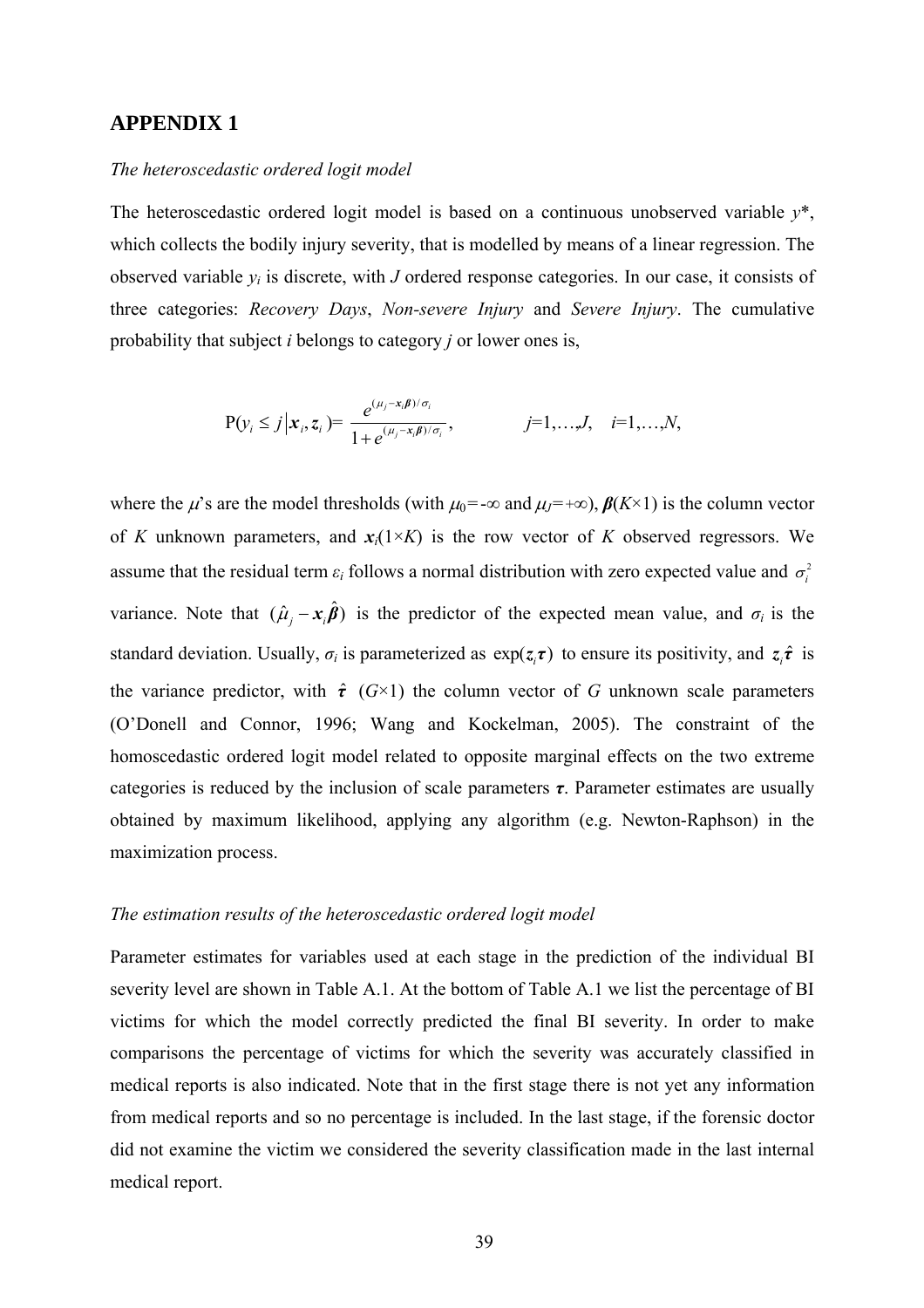|                              | Stage I (Model before any       |            | Stage II (Model after first       |            |                                   | Stage III (Model after last |                                   | Stage IV (Model after forensic |  |
|------------------------------|---------------------------------|------------|-----------------------------------|------------|-----------------------------------|-----------------------------|-----------------------------------|--------------------------------|--|
|                              | medical report)                 |            | medical report)                   |            | medical report)                   |                             | report)                           |                                |  |
|                              | Coefficient                     | P-value    | Coefficient                       | P-value    | Coefficient                       | P-value                     | Coefficient                       | P-value                        |  |
| $\mu_I$                      | $-0.041$                        | 0.979      | 4.167                             | $0.097*$   | 4.114                             | 0.178                       | 3.744                             | 0.592                          |  |
| $\mu_2$                      | 2.996                           | $0.059*$   | 8.168                             | $0.004***$ | 8.462                             | $0.011**$                   | 17.331                            | $0.049**$                      |  |
| year                         | 0.795                           | 0.129      | 1.237                             | 0.118      | 1.429                             | 0.152                       | 2.291                             | 0.330                          |  |
| year2                        | $-0.082$                        | $0.066*$   | $-0.104$                          | 0.111      | $-0.124$                          | 0.129                       | $-0.179$                          | 0.357                          |  |
| car                          | $-1.462$                        | $0.000***$ | $-0.608$                          | 0.159      | $-0.770$                          | 0.112                       | $-1.074$                          | 0.443                          |  |
| age                          | 0.142                           | 0.101      | 0.194                             | $0.082*$   | 0.245                             | $0.049**$                   | 0.590                             | $0.086*$                       |  |
| gender                       | $-0.895$                        | $0.003***$ | $-0.877$                          | $0.016**$  | $-1.162$                          | $0.008***$                  | $-2.369$                          | $0.072*$                       |  |
| passen                       | 0.472                           | 0.319      | 0.678                             | 0.134      | 0.643                             | 0.206                       | $-0.275$                          | 0.878                          |  |
| seq                          |                                 |            | 0.701                             | $0.002***$ |                                   |                             |                                   |                                |  |
| rdd                          |                                 |            | 0.015                             | $0.001***$ |                                   |                             |                                   |                                |  |
| rdnd                         |                                 |            | 0.008                             | $0.078*$   |                                   |                             |                                   |                                |  |
| same                         |                                 |            |                                   |            | $-0.823$                          | $0.065*$                    | $-2.686$                          | 0.170                          |  |
| seq_last                     |                                 |            |                                   |            | 0.676                             | $0.006***$                  | 1.825                             | $0.039**$                      |  |
| varseq                       |                                 |            |                                   |            | $-0.686$                          | $0.031**$                   | $-2.172$                          | $0.049**$                      |  |
| rdd last                     |                                 |            |                                   |            | 0.014                             | $0.005***$                  | 0.021                             | 0.110                          |  |
| varrdd                       |                                 |            |                                   |            | $-0.014$                          | $0.018**$                   | $-0.036$                          | $0.082*$                       |  |
| rdnd last                    |                                 |            |                                   |            | 0.007                             | $0.059*$                    | 0.017                             | $0.046**$                      |  |
| foren                        |                                 |            |                                   |            |                                   |                             | $-10.159$                         | $0.005***$                     |  |
| car (scale)                  | $-0.165$                        | 0.377      | $-0.649$                          | $0.028**$  | $-0.582$                          | $0.055*$                    | 0.695                             | $0.074*$                       |  |
|                              | $N=197$ ; pseudo- $R^2=0.189$ ; |            | $N=119$ ; pseudo- $R^2 = 0.611$ ; |            | $N=114$ ; pseudo- $R^2 = 0.647$ ; |                             | $N=114$ ; pseudo- $R^2 = 0.861$ ; |                                |  |
|                              | $\chi^2$ = 33.844(0.000)        |            | $\chi^2$ = 56.046(0.000)          |            | $X^2$ = 6.847(0.077)              |                             | $\chi^2$ = 57.511(0.000)          |                                |  |
| Claims correctly             |                                 |            |                                   |            |                                   |                             |                                   |                                |  |
| predicted by the<br>model(%) | 63.452%                         |            | 72.269%                           |            | 78.070%                           |                             | 91.228%                           |                                |  |
| Claims correctly             |                                 |            |                                   |            |                                   |                             |                                   |                                |  |
| classified by medical        |                                 |            | 62.185%                           |            | 61.403%                           |                             | $83.333\%$                        |                                |  |
| reports (%)                  |                                 |            |                                   |            |                                   |                             |                                   |                                |  |

Table A.1. Estimation of parameters at the successive stages (heteroscedastic ordered logit model)

\*\*\* indicates 1% significance level; \*\* indicates 5% significance level; \* indicates 10% significance level.

<sup>†</sup>We consider the medical expert's classification (in the last report) for those claims without a forensic report. When the forensic doctor sets the sequelae but he/she does not assess them, we consider the mean score of the corresponding interval according to the legislative scale.